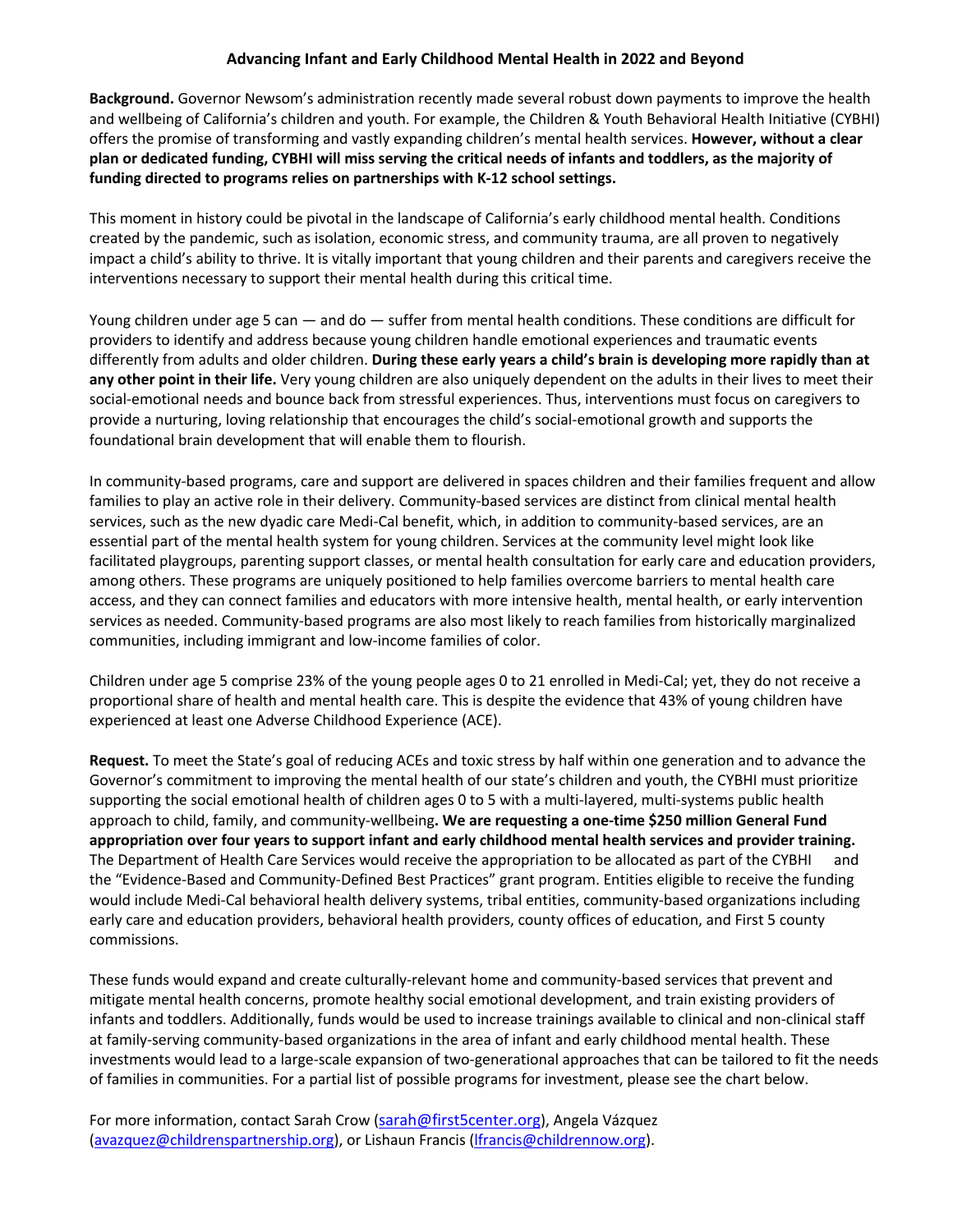## **Evidence of Effectiveness**

## **Infant and Early Childhood Mental Health Program Model Examples**

This table describes the evidence base for several programs that are intended to promote social-emotional health, improve mental health outcomes, and identify concerns in young children early. The table primarily highlights programs already operating in California, but many additional models exist beyond those listed here. The focus of this list is programs that operate in a community-based setting. Therefore, the table does not include programs that also address infant and early childhood mental health, but are primarily implemented in a home-based setting (e.g. Nurse Family Partnership) or clinic setting (e.g. Healthy Steps). For more information about these services in California, see *Addressing Infant and Early Childhood Mental Health Needs: Opportunities for Community Solutions.*

| <b>Model</b>     | <b>Evidence Summary</b>           | <b>Overview and Outcomes</b>                                   | References and Evidence Base Acknowledgements*             |
|------------------|-----------------------------------|----------------------------------------------------------------|------------------------------------------------------------|
| Infant and Early | * Dozens of studies conducted     | IECMHC is a prevention-based approach that pairs a mental      | Davis, A., Perry, D. F., & Tidus, K. (2020). Status of the |
| Childhood        | * Improves social skills and self | health consultant with adults who work with infants and        | Evidence for Infant and Early Childhood Mental             |
| Mental Health    | regulation among children         | young children in the different settings where they learn      | Health Consultation. Center of Excellence for Infant       |
| Consultation     | *Reduces rates of suspension and  | and grow. IECMHC reduces challenging behaviors and             | and Early Childhood Mental Health Consultation.            |
| (IECMHC)         | expulsion                         | improves social skills and self-regulation among children. It  | http://www.iecmhc.org/documents/CoE-Evidence-              |
|                  | * Reduces missed work time        | also improves providers' social-emotional support to young     | Synthesis.pdf                                              |
|                  | among parents                     | children and classroom climate. Emerging evidence suggests     |                                                            |
|                  | * Improves teacher satisfaction   | IECMHC may have impacts on parents and families such as        | Albritton, K., Mathews, R., & Anhalt, K. (2018).           |
|                  |                                   | missing less time at work or school to address childcare       | Systematic Review of Early Childhood Mental Health         |
|                  |                                   | issues and enhancing their abilities to advocate for their     | Consultation: Implications for Improving Preschool         |
|                  |                                   | children after consultation. Another preliminary finding is    | Discipline Disproportionality. Journal of Educational      |
|                  |                                   | improved teacher job satisfaction.                             | and Psychological Consultation, 29(4).                     |
|                  |                                   |                                                                | https://doi.org/10.1080/10474412.2018.1541413              |
|                  |                                   | IECMHC has a new Racial Equity Toolkit: a collection of        |                                                            |
|                  |                                   | videos, tools, and resources that can help consultation        |                                                            |
|                  |                                   | systems leaders and all IECMHC practitioners build capacity    |                                                            |
|                  |                                   | in understanding race and systemic racism, bias, and           |                                                            |
|                  |                                   | culturally responsive practice and meaningfully embed          |                                                            |
|                  |                                   | equity in their programs and practice. These resources can     |                                                            |
|                  |                                   | facilitate full implementation of the recently revised         |                                                            |
|                  |                                   | <b>IECMHC Competencies, which include an explicit focus on</b> |                                                            |
|                  |                                   | equity across each domain.                                     |                                                            |
|                  |                                   |                                                                |                                                            |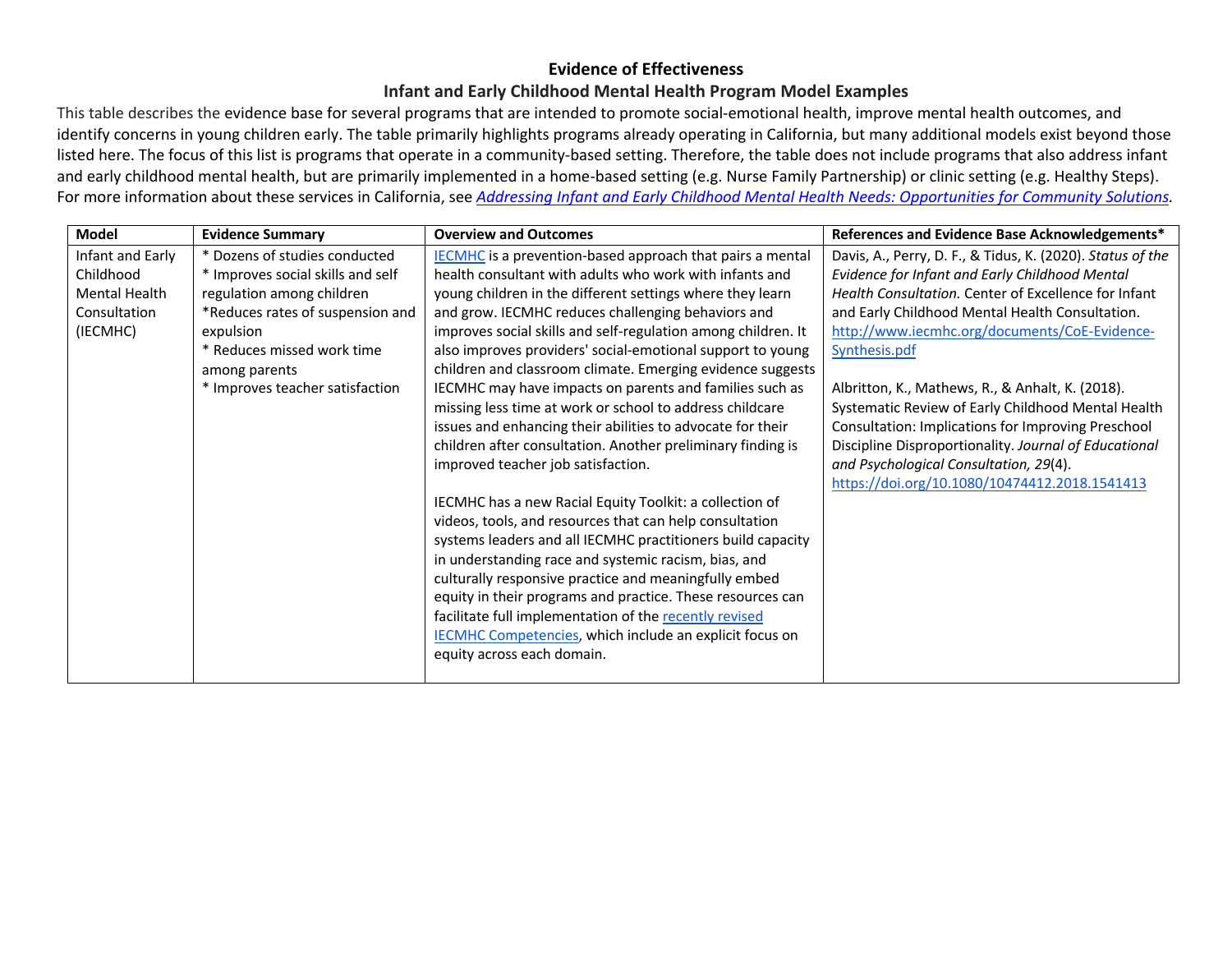| Triple $P -$            | * Hundreds of studies conducted   | Triple P is a parenting and family support system designed    | Sanders, M. R., Kirby, J. N., Tellegen, C. L., & Day, J. J. |
|-------------------------|-----------------------------------|---------------------------------------------------------------|-------------------------------------------------------------|
| Positive                | over 30+ years                    | to prevent and treat behavioral and emotional problems in     | (2014). The Triple P-Positive Parenting Program: A          |
| Parenting               | * Improves social, emotional, and | children and teenagers. The program includes a suite of       | systematic review and meta-analysis of a multi-level        |
| Program                 | behavioral outcomes in children   | interventions of increasing intensity for parents of children | system of parenting support. Clinical Psychology            |
|                         | * Improves parenting practices    | birth-16 years. Triple P has been part of more than 650       | Review, 34(8). https://www.triplep-                         |
|                         | * Reduces child maltreatment      | trials, studies, and published papers (including more than    | nederland.nl/files/4415/3329/6985/Sanders-2014-             |
|                         |                                   | 340 evaluation papers, 174 of which are randomized            | The Triple P-Positiv-1.pdf                                  |
|                         |                                   | controlled trials). In both the short-term and long-term,     |                                                             |
|                         |                                   | Triple P has been found to be an effective parenting          | Included in the California Evidence-                        |
|                         |                                   | intervention for improving social, emotional, and behavioral  | <b>Based Clearinghouse</b>                                  |
|                         |                                   | outcomes in children. It is also associated with improved     |                                                             |
|                         |                                   | parenting practices, parenting satisfaction and efficacy, and | Included on EvidencedBasedPrograms.org                      |
|                         |                                   | parental adjustment. Additionally, Triple P participation is  |                                                             |
|                         |                                   | associated with reductions in rates of child maltreatment,    | Level 4 acknowledged by the Washington State                |
|                         |                                   | hospital visits for maltreatment injuries, and foster-care    | Institute for Public Policy (WSIPP):                        |
|                         |                                   | placements.                                                   | <b>Triple P System</b>                                      |
|                         |                                   |                                                               | <b>Triple P Level 4</b>                                     |
|                         |                                   |                                                               | <b>Triple P Level 4 Group</b>                               |
|                         |                                   |                                                               |                                                             |
| <b>Incredible Years</b> | * Evaluated in numerous           | The Incredible Years is a series of three separate,           | <b>Incredible Years Compilation of Research</b>             |
|                         | randomized controlled trials      | multifaceted, and developmentally based curricula for         |                                                             |
|                         | * Strengthens teacher and         | parents, teachers, and children. This series is designed to   | Included in the What Works Clearinghouse                    |
|                         | parent management skills          | promote emotional and social competence and to prevent,       |                                                             |
|                         | * Improves children's social and  | reduce, and treat behavior and emotional problems in          | Included in the California Evidence-Based                   |
|                         | emotional competence and          | young children. The parent, teacher, and child programs can   | Clearinghouse                                               |
|                         | school readiness                  | be used separately or in combination. There are treatment     |                                                             |
|                         | * Reduces behavior problems       | versions of the parent and child programs as well as          | IY Parent Program acknowledged by The Washington            |
|                         | * Prevents child abuse and        | prevention versions for high-risk populations. Evidence       | <b>State Institute for Public Policy (WSIPP)</b>            |
|                         | neglect                           | suggests Incredible Years strengthens teacher and parent      |                                                             |
|                         |                                   | management skills, improves children's social and             | A Blueprints Certified Promising Program:                   |
|                         |                                   | emotional competence and school readiness, and reduces        | <b>Incredible Years Parent Program</b>                      |
|                         |                                   | behavior problems. Incredible Years may also prevent child    | <b>Incredible Years Teacher Program</b>                     |
|                         |                                   | abuse and neglect and is effective for children diagnosed     | <b>Incredible Years Child Program</b>                       |
|                         |                                   | with oppositional defiant disorder and ADHD.                  |                                                             |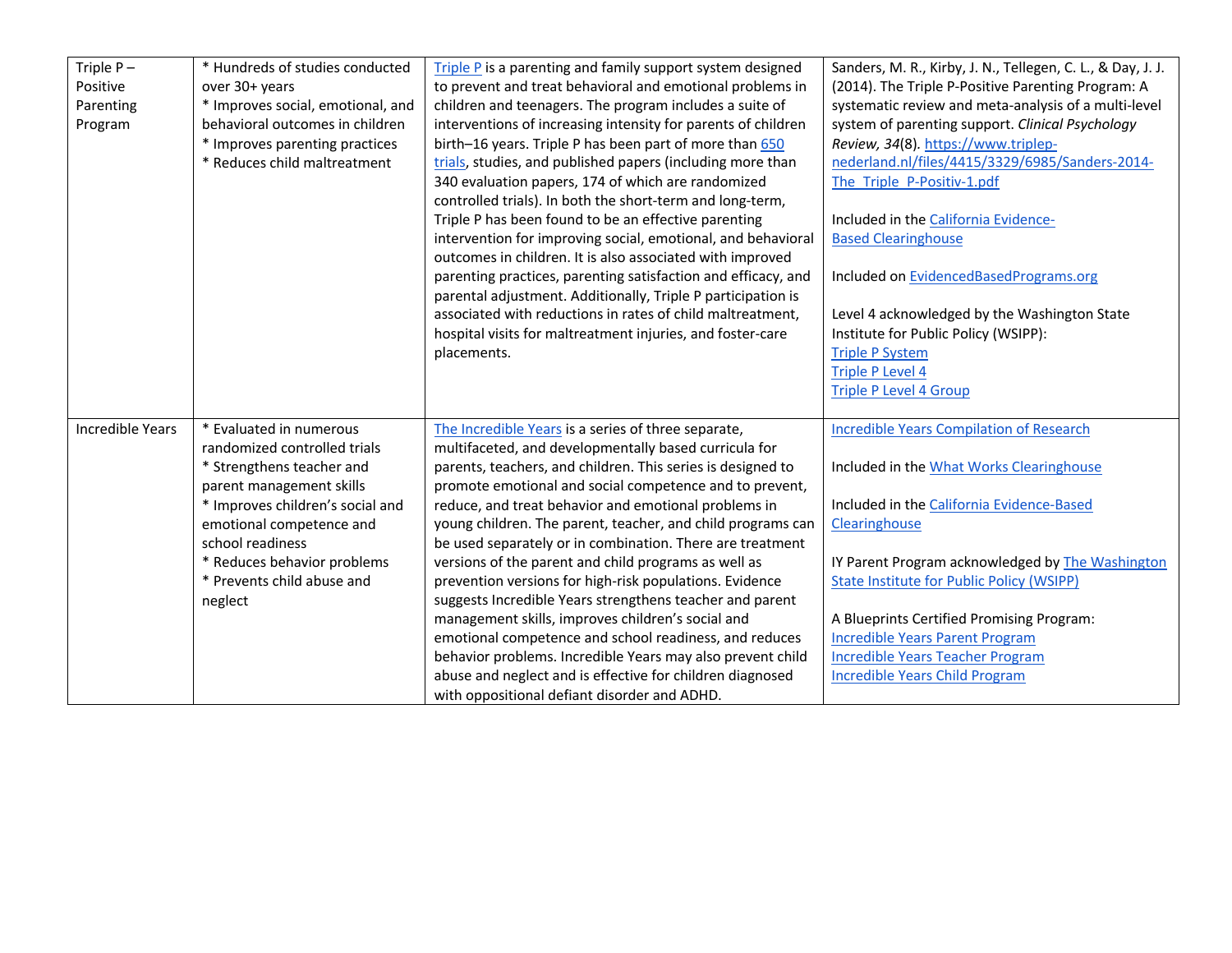| Attachment      | * Created by UCSF Child Trauma    | Attachment Vitamins is a 10-week intervention designed to    | Waters, S. F., Hulette, A., Davis, M., Bernstein, R., & |
|-----------------|-----------------------------------|--------------------------------------------------------------|---------------------------------------------------------|
| <b>Vitamins</b> | Research Program                  | help parents and caregivers of children aged birth-5 years   | Lieberman, A. (2020). Evidence for attachment           |
|                 | *Improves parental functioning in | learn about child development and the impact of stress and   | vitamins: a trauma-informed universal prevention        |
|                 | families with young children      | trauma, reflect on the child's experiences and the possible  | programme for parents of young children. Early Child    |
|                 |                                   | meanings of the child's behaviors, and promote secure        | Development and Care, 190(7).                           |
|                 |                                   | attachment and safe socialization practices. Attachment      | https://www.tandfonline.com/doi/full/10.1080/0300       |
|                 |                                   | Vitamins is available as a home visiting intervention and a  | 4430.2018.1516650                                       |
|                 |                                   | group intervention. Attachment Vitamins is based on the      |                                                         |
|                 |                                   | principles of Child-Parent Psychotherapy an empirically      |                                                         |
|                 |                                   | supported therapy for young children who are experiencing    |                                                         |
|                 |                                   | or are at risk for mental health problems following exposure |                                                         |
|                 |                                   | to trauma. One study showed increases in parental sense of   |                                                         |
|                 |                                   | competence, emotion regulation, and warmth toward the        |                                                         |
|                 |                                   | child.                                                       |                                                         |
| Nurturing       | * Studied for over 30 years       | The Nurturing Parenting Programs are family-based            | <b>Nurturing Parenting Compilation of Research</b>      |
| Parenting       | * Reduces child maltreatment      | programs to treat and prevent child abuse and neglect.       |                                                         |
| Programs        |                                   | Program sessions are offered in group-based and home-        | Included in the California Evidence-Based               |
|                 |                                   | based formats ranging from 12 to 48 sessions.                | Clearinghouse                                           |
|                 |                                   | Approximately 30 programs are available and designed to      | (Unlike Nurturing Parenting Programs for school-aged    |
|                 |                                   | meet different educational learning styles and abilities,    | children, the program for children ages 0-5 has not yet |
|                 |                                   | culture and language, and child and parent ages. There are   | been part of a peer-reviewed study using some form      |
|                 |                                   | specific programs for infants, toddlers, and preschoolers.   | of control group)                                       |
|                 |                                   | Nurturing Parent Program participation is associated with    |                                                         |
|                 |                                   | reductions in child maltreatment.                            |                                                         |
| ParentCorps     | * Evaluated in two randomized     | ParentCorps is an enhancement to pre-K programs that         | <b>ParentCorps Compilation of Research</b>              |
|                 | controlled trials                 | includes three components to bolster parent and teacher      |                                                         |
|                 | * Model centers racial equity     | capacity to support children's early learning and            | Included in the California Evidence-Based               |
|                 | * Improves children's academic    | development in the face of adversity - including poverty,    | Clearinghouse                                           |
|                 | achievement, mental health, and   | racism, discrimination, and immigration-related stress.      |                                                         |
|                 | physical health                   | Mission is to transform the pre-K experience in historically | <b>A Blueprints Certified Model</b>                     |
|                 |                                   | disinvested neighborhoods by helping schools partner with    |                                                         |
|                 |                                   | families to build a future where all children thrive.        |                                                         |
|                 |                                   | ParentCorps' full model has shown impacts on children's      |                                                         |
|                 |                                   | academic achievement, mental, and physical health. In        |                                                         |
|                 |                                   | addition, ParentCorps impacts parenting and teacher          |                                                         |
|                 |                                   | practices, strengthening teachers and parents' ability to    |                                                         |
|                 |                                   | create safe, nurturing and predictable environments          |                                                         |
|                 |                                   | both in the classroom and at home.                           |                                                         |

**\***There are various clearinghouses and compilations of evidence for social programs. Some of the models listed above are acknowledged by one or more of the sources below:

**California Evidence-Based Clearinghouse (CEBC):** The CEBC is a tool for identifying, selecting, and implementing evidence-based child welfare practices that will improve child safety, increase permanency, increase family and community stability, and promote child and family well-being. The CEBC is funded by the